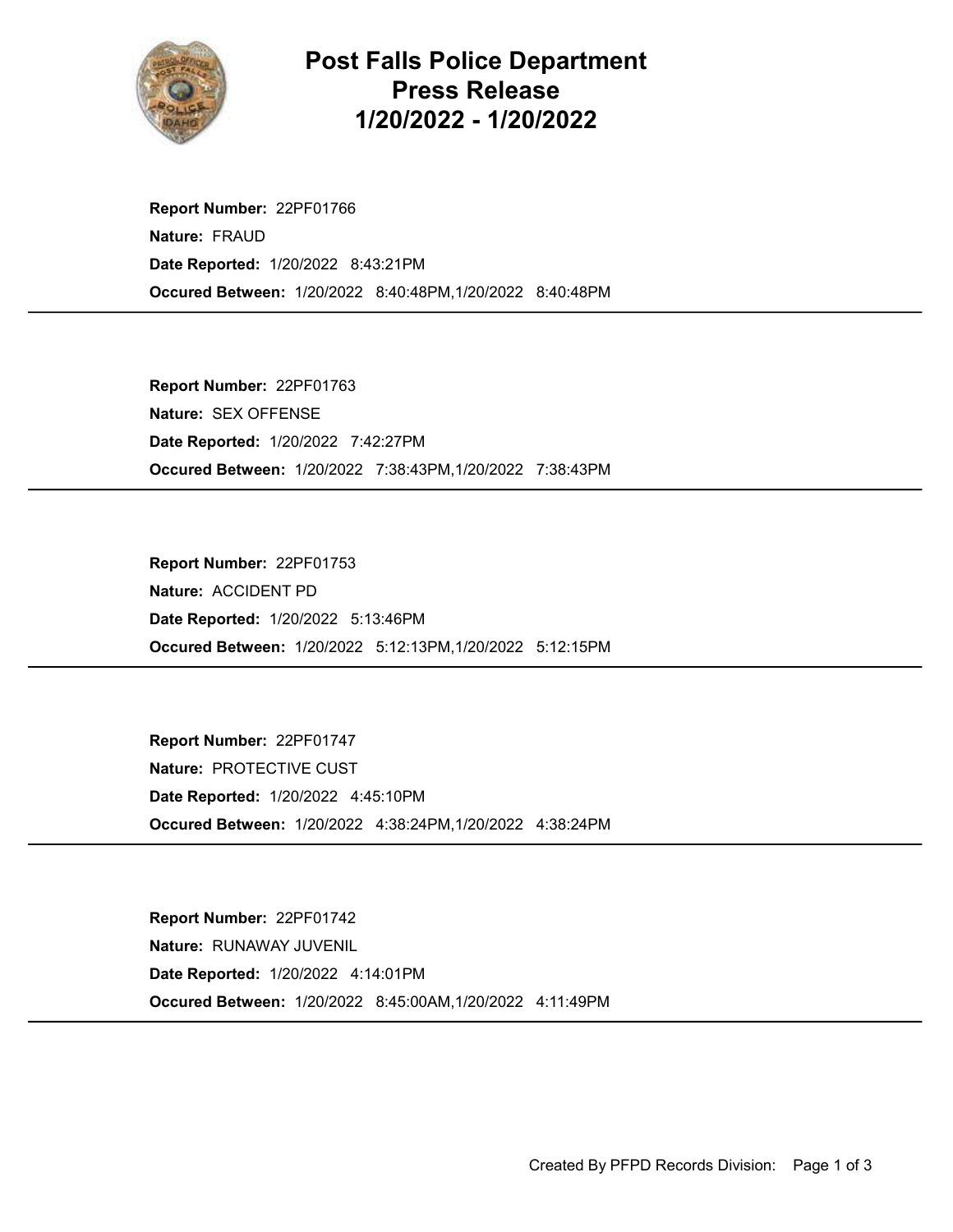Occured Between: 1/20/2022 1:44:12PM,1/20/2022 1:44:12PM Report Number: 22PF01732 Nature: TOBACCO PROBLEM Date Reported: 1/20/2022 1:45:32PM

Occured Between: 1/20/2022 1:06:14PM,1/20/2022 1:06:17PM Report Number: 22PF01723 Nature: BATTERY Date Reported: 1/20/2022 1:07:28PM

Occured Between: 12/17/2021 11:00:00PM,12/26/2021 4:00:00PM Report Number: 22PF01722 Nature: VEHICLE THEFT Date Reported: 1/20/2022 1:04:06PM

Occured Between: 1/20/2022 12:32:47PM,1/20/2022 12:32:47PM Report Number: 22PF01719 Nature: TOBACCO PROBLEM Date Reported: 1/20/2022 12:34:07PM

Occured Between: 1/20/2022 10:50:21AM,1/20/2022 10:50:21AM Report Number: 22PF01711 Nature: ACCIDENT PD Date Reported: 1/20/2022 10:51:39AM

Occured Between: 1/20/2022 9:51:06AM,1/20/2022 9:51:06AM Report Number: 22PF01704 Nature: THREATENING Date Reported: 1/20/2022 9:52:20AM